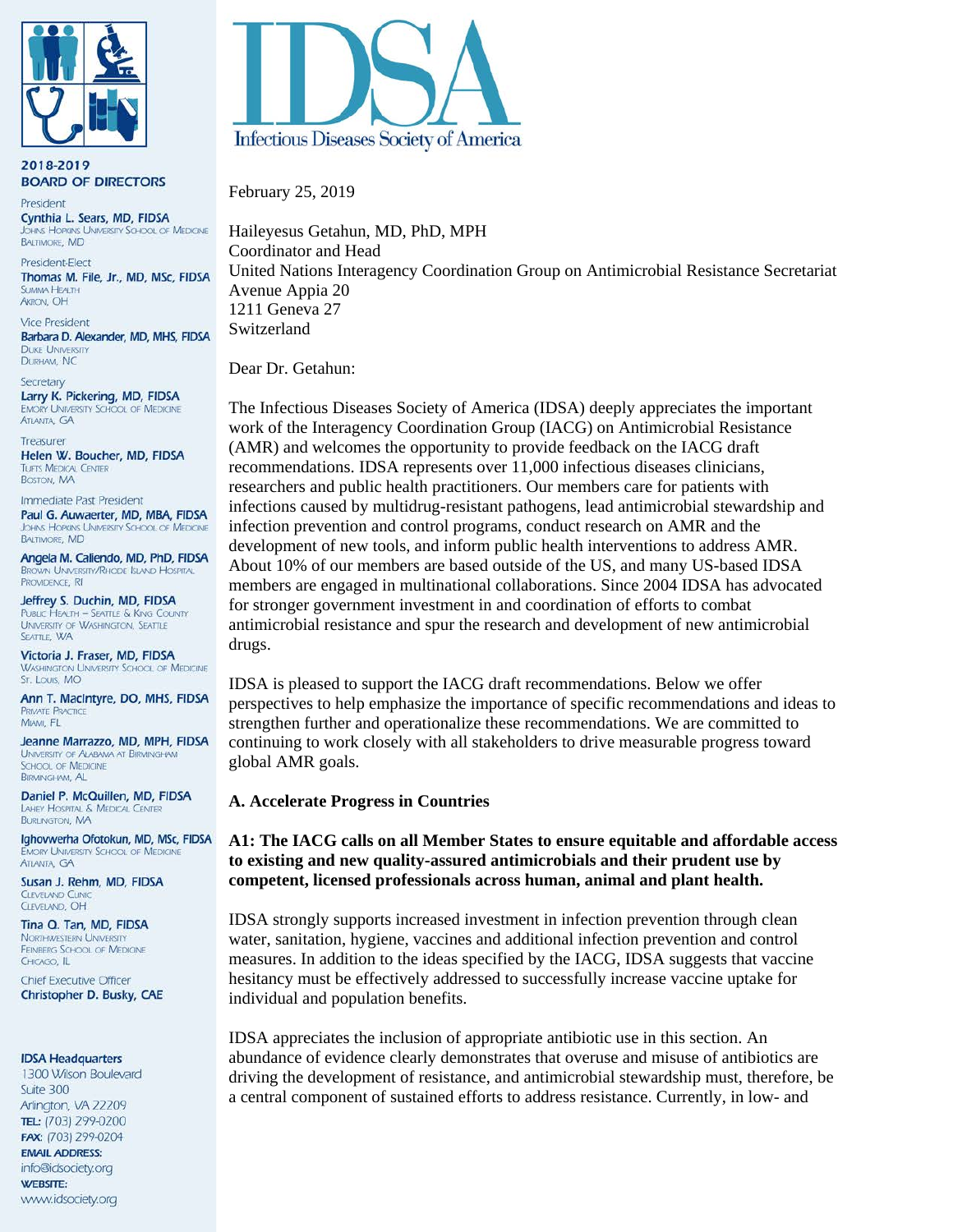middle-income countries (LMICs) -- where antibiotic resistance is most common and potentially most dangerous given limited diagnostics and second-line treatment options --, there are very few antibiotic stewardship activities. IDSA encourages the IACG to emphasize that antimicrobial stewardship programs in all health care facilities are important to guide appropriate use. Such programs can be tailored to meet the needs and resources of individual countries and facilities, and telemedicine platforms and other technologies should be utilized to increase the reach of experts and prescribers to underserved areas. Stewardship programs in LMIC settings need to walk a careful line between reducing overuse while avoiding underuse in patients with a higher prevalence and severity of bacterial disease, but we think this is possible with expert support. IDSA and other professional societies can collaborate with WHO and other multilateral bodies on antimicrobial stewardship implementation efforts.

IDSA also supports the inclusion of recommendations to address antimicrobial drug shortages and ensure a reliable supply of antimicrobials. In the US, antibiotic shortages persist, worsening patient outcomes and increasing the use of broader spectrum antibiotics, thereby driving resistance. A 2016 survey conducted by IDSA's Emerging Infection's Network found that 70% of respondents needed to modify an antimicrobial agent of choice within the past two years because of a drug shortage. In these cases, 73% believed that these changes adversely affected patient care or outcomes. Among these examples, the most commonly cited concerns included the use of more broad-spectrum drugs than required, more costly agents, less effective therapies or second-line drugs, and more toxic antimicrobials. As the threat of antimicrobial resistance grows, the revelation that almost four of five physicians surveyed had to use a broader spectrum drug due to drug shortages is particularly disturbing. While this particular survey focused on the US, this problem is certainly impacting countries around the world, and solutions to ensure a reliable supply of antimicrobials are essential.

IDSA agrees that surveillance must be strengthened as well. Timely global AMR surveillance data are essential for informed actions by the international community with timely access to data. Without these data, we cannot effectively target interventions or evaluate the impact of interventions. Increased investments in infrastructure and training for public health practitioners and other implementers at the country level are needed to support high-quality national surveillance data that span the human, animal and environmental sectors.

# **A2: The IACG calls on all Member States to accelerate the development and implementation of One Health National Antimicrobial Resistance Action Plans.**

IDSA supports this recommendation and emphasizes the importance of funding to support the meaningful implementation of National Action Plans. IDSA continues to advocate for increased US funding to support the implementation of the US National Action Plan. We are also advocating for increased funding to allow the US Centers for Disease Control and Prevention to provide support to other countries' AMR efforts, including establishing and scaling up laboratory diagnostic networks, surveillance systems, and implementing stewardship and infection prevention and control programs. We encourage the IACG to recommend opportunities for countries to share lessons learned and other resources where feasible regarding the development, funding and implementation of national action plans.

## **A3: The IACG calls on all Member States to phase out the use of antimicrobials for growth promotion, consistent with guidance from the Tripartite agencies (FAO, OIE and WHO), starting with an immediate end to the use of the Highest Priority Critically Important Antibiotic Agents (i.e. quinolones, third- and higher- generation cephalosporins, macrolides and ketolides, glycopeptides and polymyxins).**

A successful approach to AMR must encompass human health, animal health, agriculture and the environment. The US already phased out the use of medically important antimicrobials for growth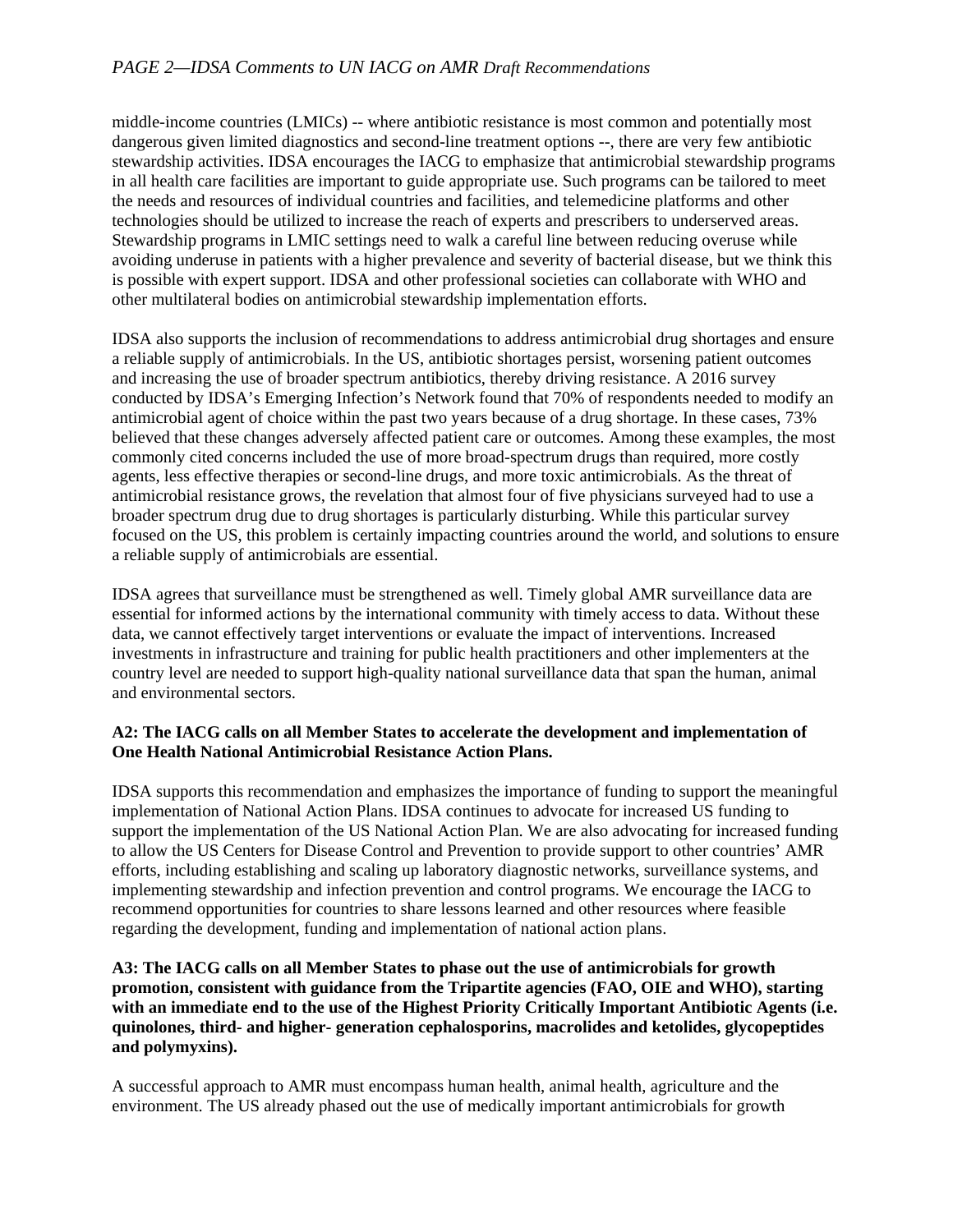promotion in animal agriculture, and IDSA agrees that this policy should be adopted worldwide. However, concern remains that antimicrobials may still be used in a non-judicious fashion for infection prevention in animal agriculture, and we encourage the IACG to recommend the phasing out of this usage as well. Further, the US Food and Drug Administration calls for all antimicrobial use in animal agriculture to fall under the supervision of a licensed veterinarian. Where feasible, we encourage the IACG to recommend adoption of this policy in other countries.

# **B. Innovate to Secure the Future**

# **B1: The IACG calls upon public, private and philanthropic donors and other funders to increase investment and innovation in new antimicrobials - particularly antibiotics, diagnostics, vaccines, waste management tools, and safe and effective alternatives to antimicrobials - for human, terrestrial and aquatic animal and plant health.**

IDSA strongly supports the IACG recommendations regarding incentives for the research and development (R&D) of antibiotics and other products to combat AMR. We encourage the IACG to emphasize the urgency for action on this issue. While some new antibiotics have been approved over the last few years—demonstrating the important positive impact of recent efforts and investments—the small pharmaceutical companies largely responsible for recent antibiotic innovation are in grave danger. Over the last 18 months, stock prices for all late-stage antibiotics companies have fallen significantly. Two companies—Achaogen and Melinta—announced massive layoffs in the second half of 2018 due to significant financial difficulties despite recently launching new antibiotics. With virtually no opportunity for these companies to be acquired by large pharmaceutical companies (as these companies see no financial gain to such an investment), small companies are faced with very high infrastructure costs to bring new products to market. Securing investment to fund commercial infrastructure is extremely difficult given minimal opportunities for return on investment. If these companies fail, not only will they be unable to continue antibiotic R&D, but such failures could send even worse signals to investors and other companies, further weakening the antibiotic pipeline. Immediate action is needed to prevent this potentially catastrophic downturn. IDSA is advocating that the US government move rapidly to enact policies to stabilize the antibiotic R&D market and provide the incentives needed to foster a robust and renewable antibiotic pipeline and we strongly encourage other countries with sufficient means to collaborate and support incentives as well.

IDSA also strongly supports funding for basic, translational and clinical research on AMR, including on mechanisms of transmission of drug-resistant infections, implementation of effective approaches, behavior change communication, infection prevention, and prudent use of antimicrobials. IDSA strongly advocates for US funding to support this research both in the US and internationally.

### **B2: The IACG recommends that existing and future global access initiatives should promote and support equitable and affordable access to existing and new antimicrobials, diagnostics, vacciness, waste management tools and safe and effective alternatives to antibiotics for human, terrestrial and aquatic animal and plant health.**

IDSA agrees that appropriate access for new and existing technologies, including vaccines with improved efficacy, administration and duration of effect(e.g. universal influenza vaccine which will target a non changing component of the virus neglecting the need for annual administration and covering 'all' relevant strains), novel diagnostics aimed at point of care results and antimicrobials, is an essential component of the broader strategy to combat AMR. To ensure that antimicrobials and all other tools are used appropriately, we recommend that this goal also include access to trained health care professionals.

### **C. Collaborate for More Effective Action**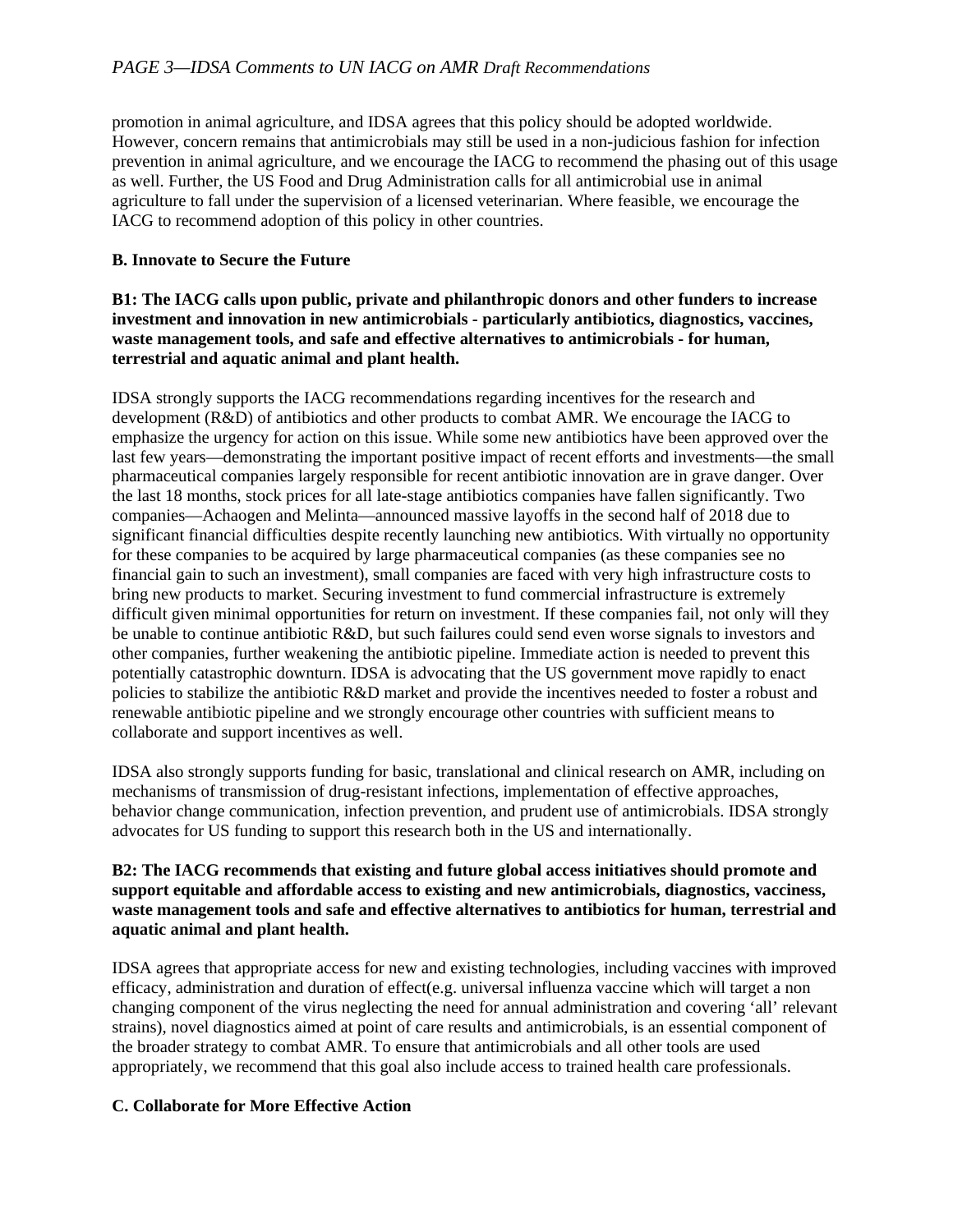## **C1: The IACG calls for the systematic and meaningful engagement of civil society groups and organizations as key stakeholders in the One Health response to antimicrobial resistance at global, regional, national and local levels.**

IDSA agrees that all sectors of society have a role to play in combating AMR, and that non-profit organizations such as medical societies can be part of the efforts to effectively mobilize citizens for advocacy to drive government progress. IDSA continues to work to educate policymakers about AMR and to convene a diverse array of stakeholders to build consensus for policy action. We greatly appreciate that the IACG has recognized the important role of civil society, and we look forward to increased partnerships.

### **D. Invest for a Sustainable Response**

**D2. The IACG emphasizes the need for increased investment in the global response to antimicrobial resistance. It urges existing and future financing mechanisms in human, animal and plant health, as well as food production and the environment to give antimicrobial resistance greater priority in their resource allocations. It further calls upon public, private and philanthropic donors in human, animal and plant health, as well as food production and the environment, to increase funding to contribute to addressing antimicrobial resistance, including to support implementation of National Antimicrobial Resistance Action Plans.**

IDSA firmly agrees that substantial resources are necessary to implement meaningful policies to combat AMR, including investments in research, product development, laboratory infrastructure, stewardship, surveillance, infection prevention and workforce capacity. IDSA strongly advocates that the US provide robust funding for AMR activities within the US and globally. It will be important to maintain international accountability to ensure that all countries with the means to do so contribute to global AMR efforts.

### **E. Strengthen Accountability and Global Governance**

**E2: The IACG requests the Secretary-General, in close collaboration with the Tripartite agencies (FAO, OIE and WHO), UNEP and other international organizations, to convene an Independent Panel on Evidence for Action against Antimicrobial Resistance in a One Health context to monitor and provide Member States with regular reports on the science and evidence related to antimicrobial resistance, its impacts and future risks, and recommend options for adaptation and mitigation.**

IDSA wholeheartedly agrees with the IACG that formal mechanisms are needed to establish targets and monitor progress on global efforts to combat AMR. Targets should be specific, measurable and achievable, as well as evidence-based to ensure that they will meaningfully impact AMR. Examples could include measuring the implementation and uptake of infection prevention mechanisms, the reduction of inappropriate antibiotic use across all settings, and the number of new antimicrobials in the development pipeline to address high priority threats identified by the WHO. Regular public reporting of progress and remaining gaps will be essential to allow civil society to hold governments accountable and advocate for the policies and investments needed to reach targets.

# **E3: The IACG requests the Tripartite agencies (FAO, OIE and WHO) together with UNEP and other UN agencies, in the context of UN reform, to further strengthen joint One Health action, based on country priorities and needs, by enhancing their organizational capacity and providing adequate and sustainable core funding for antimicrobial resistance-related activities.**